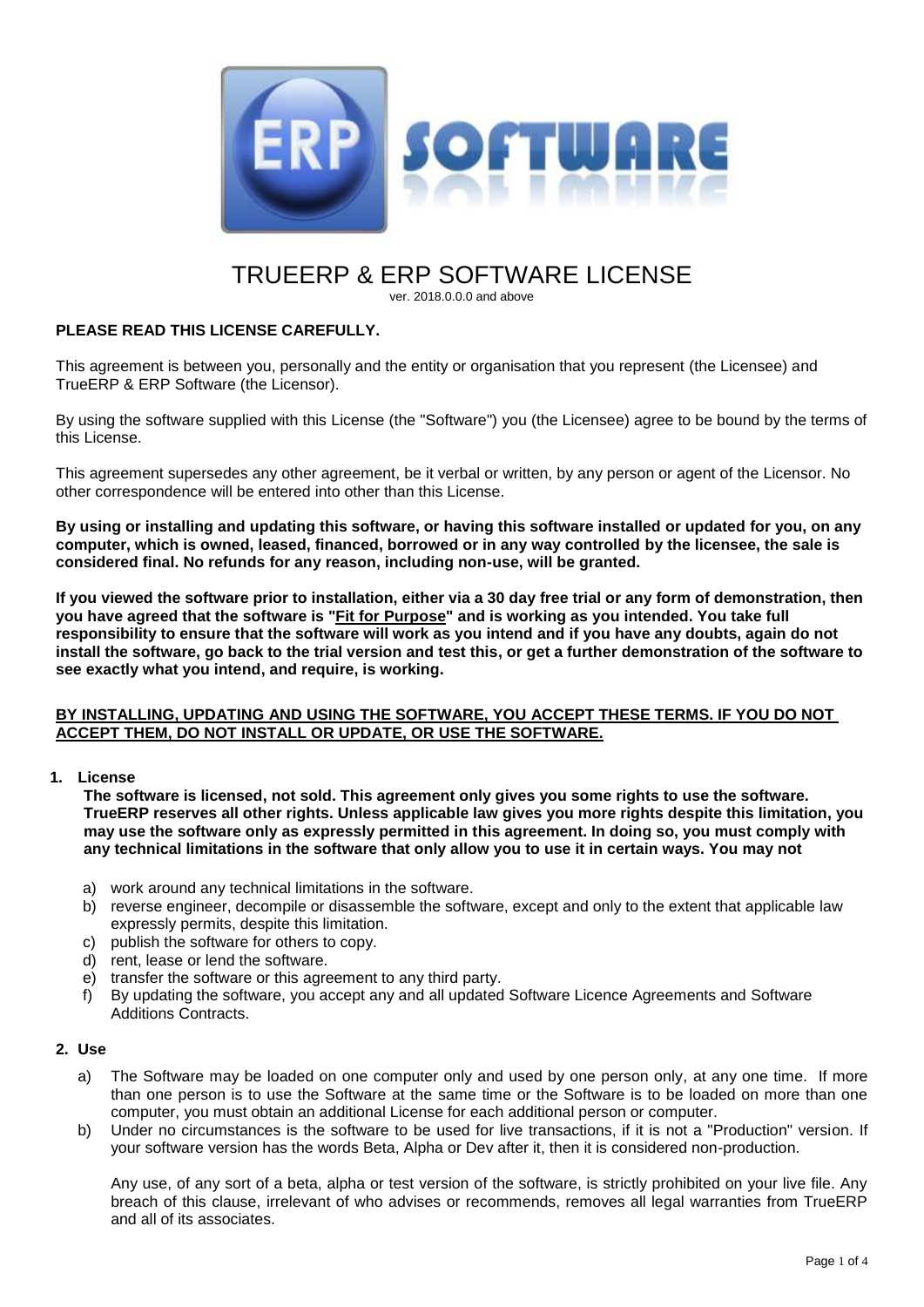Any use of a "Alpha", "Beta" or test version is "Not Fit For Purpose" and you take full responsibility, if you or any parties make the decision to use these test environments on your live file, this includes any and all recommendations, be they written or verbal, from any and all employees, affiliates or associates of TrueERP. **Alpha, Beta and test version are strictly for testing only, do not use on your live file.**

# <span id="page-1-1"></span>**3. Maintenance of Software**

- a) The Licensor is not required to enhance or upgrade or provide technical support for the Software free of charge.
- b) Maintenance is calculated based on the number of Licenses that the Licensee has. Up to and including 5, 6 to and including 10, 11 to and including 20, 21 to and including 25 and 26 and above.
- c) The period of maintenance is for 12 months from the first date of installation, not go live date and every twelve (12) months thereafter.
- d) The maintenance payment gives the customer the right to continue to use the Software and also includes any updates issued by the Licensor for the Annual Maintenance Period.
- e) The licensee fully understands and accepts that failure to re-new the Maintenance agreement will lock all access to data and the software, after the maintenance period expires and that access to the data will only be available upon payment of the maintenance fee or a one user License fee.

## **4. Security**

The Licensee is responsible for maintaining the security of the Software, Security Access Codes and Documentation from unauthorised access, use or damage.

# **5. Risk**

Risk of loss or damage to the Software, the Media and the Documentation shall pass to the Licensee upon delivery of the Software to the Licensee.

## <span id="page-1-2"></span>**6. Licensor Warranty**

- a) Subject to clauses [Where conditions, warranties or other rights for your benefit are implied in this License or](#page-1-0)  [otherwise conferred by the Trade Practices Act of the relevant country and it is not lawful to exclude them,](#page-1-0)  [then those conditions, warranties and other rights will \(but only to the extent required by law\) apply to this](#page-1-0)  [License. Other than as set out in this License, all implied conditions, warranties and rights are excluded from](#page-1-0)  [this License.,](#page-1-0) the Software is provided "as is" and without any representations by the Licensor or any of its authorised distributors regarding the use, performance or results of the use, of the Software.
- b) The Licensor warrants that the media on which the Software is recorded is free from defects in manufacture for a period of 30 days from the date of delivery. During this period the Licensor will replace any defective media on which the Software was supplied and any Software on that media, free of charge.
- c) While the Licensor has endeavoured to make sure that the Software works, the Licensor does not guarantee that the Software will work on all computer hardware platforms or configurations and makes no warranty that the Software will be error free or that use will be uninterrupted.

## <span id="page-1-3"></span><span id="page-1-0"></span>**7. Limit of Licensor Liability**

- a) Where conditions, warranties or other rights for your benefit are implied in this License or otherwise conferred by the Trade Practices Act of the relevant country and it is not lawful to exclude them, then those conditions, warranties and other rights will (but only to the extent required by law) apply to this License. Other than as set out in this License, all implied conditions, warranties and rights are excluded from this License.
- b) The Licensor and its authorised distributors will not be liable to you or any other person for any indirect loss, damages, costs or expenses suffered by you or any other person relating to the performance, nonperformance or any breach of this License or the supply of the Software. The Licensor's maximum liability for damages arising in connection with this License or the supply of the Software is limited to the amount of Five Hundred Dollars AUD only (\$500). This includes any liability that may arise out of any third party claims.
- c) You agree that the Licensor and its authorised distributors will not be liable, other than as expressly set out in this License, and that you will indemnify the Licensor and its authorised distributors in respect of any liability, loss, damage, costs or expenses which you may suffer or incur as a result of your use of the Software (including any claims made against you by third parties).
- d) The Licensor and its authorised distributors disclaim all liability for any corruption of data, inability to access data, breach of privacy, downtime as a result of or arising from the use of any link between the Software and any other Software including financial institution's, if applicable. In order to use these banking services, you must have received a fulfilment kit from your financial institution, which includes Conditions of Use. Your use of the services constitutes your agreement that these services are provided by your financial institution and not by the Licensor. Please see your financial institution's Conditions of Use for a complete description of your rights.
- e) Under no circumstances will the Licensor, its suppliers, agents or employees be liable for any damages whatsoever (including, without limitation, damages for loss of business profits, business interruption, loss of business information or other pecuniary loss) arising out of the Use of the Software of inability to use the Software even if the Licensor has been advised of the possibility of such damage.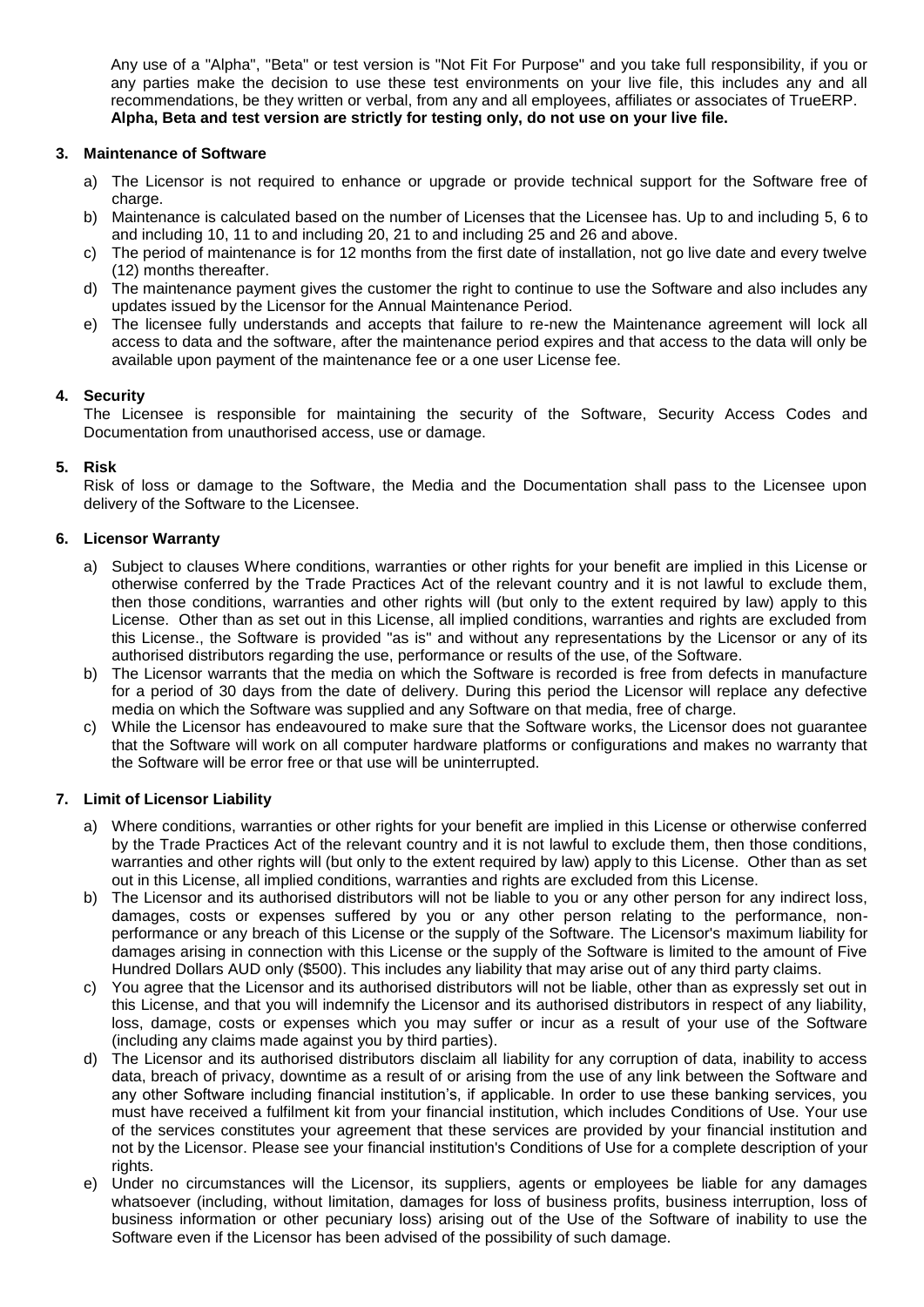# **8. GST or VAT (Tax Laws)**

The Tax laws and regulations are subject to change and the Software may not be correct at the date upon which you make use of the Software. However, the help contained in this Software is not a substitute for professional advice. The Tax legislation is of a complex nature and legal and accounting advice should be obtained before taking any action in reliance on this Software. The Licensor, its employees, agents, contractors and the authors disclaim any and all liability and responsibility to any person, whether a user of this Software or not, in respect of anything (including, without limitation, any error in or omission from this Software) and of the consequences of any actions taken or omitted to be taken in reliance, whether wholly or partially, upon all or any part of the content, recommendations or help contained in this Software.

## **9. Termination**

The License may be terminated by the Licensor, if you are in breach of this License or as otherwise set out in this License.

- a) Clauses [Maintenance of Software,](#page-1-1) [Licensor Warranty](#page-1-2) and [Limit of Licensor Liability](#page-1-3) will survive the termination of this License. Termination of this License will not prejudice any right which the Licensor may have, or but for the termination may have had, against you for a breach of this License.
- b) For the purpose of this Agreement, the following are terminating events:-
	- I. The breach or threatened breach by you of any of your material obligations under this agreement;
	- II. The appointment of any type of insolvency administrator in respect of your property or affairs;
	- III. The entry or proposed entry by you into any scheme, composition or arrangement with your creditors;
	- IV. The permanent discontinuance of use of the Software or any part of the Software by you;
	- V. The merger with or the takeover of you by another person;
	- VI. Any event described in this Agreement as a terminating event
- c) The License may be terminated immediately by the Licensor on the happening of a terminating event at the option of the Licensor.
- d) Immediately a terminating event specified in this Agreement occurs, the Licensee must immediately return to the Licensor the Software and all copies of the Software, or revisions, enhancements and upgrades of the Software, the Media and Documentation. Alternatively, if the supplier requests the Licensee to destroy such Software, copies, revisions, enhancements and upgrades by erasing them from the Media the Licensee must destroy as requested and certify in writing to the Licensor that they have been destroyed.
- e) Any termination of the License shall not affect any accrued rights or liabilities of either party, nor shall it affect any provision of this Agreement, which is expressly or by implication intended to continue in force after such termination.
- f) Upon the termination of this License, you or your representative must destroy the Software, user's manual and related materials and any copies of them which you possess or return or dispose of them in the manner directed by the Licensor.

## **10. Term of License**

The term of this License is for a period of one (1) year (the "Term") commencing from the first date the Software is installed by the Licensor, Licensee or any other party onto any computer in the care, custody or control of the Licensee. The Software will automatically cease to operate at the expiry of the Term unless the Licensee pays to the Licensor the Annual Maintenance Fee whereupon the License will be extended for a further Term.

## **11. Acknowledgement**

- a) The Licensee acknowledges that all outstanding matters with the Licensor have been notified to the Licensor in detail and that the Licensee must notify the Licensor of any further matters, within thirty (30) days of the completion of the training period or first day of installation, whichever is the sooner. The licensor must acknowledge these outstanding matters and be signed off by both parties, otherwise all matters are considered closed and complete, including the original contract.
- b) Any and all outstanding Additions/Changes or Amendments (See clause 14) have been documented on the 'Software Additions Contract" and have been signed off as outstanding by both parties, within the 30 days as stated above in clause "11 (a)".

### **12. General**

- a) This License is governed by the laws of the relevant country
- b) This License contains the entire agreement between the Licensor and you in relation to its subject matter and supersedes any prior agreements and understandings, whether written or oral.
- c) Variations to this must be in writing and signed by both parties.
- d) Copyright vests in the Licensor in respect of all material related to this License.

## **13. Payment Terms**

- a) The Order amount agreed upon will be fixed for sixty (60) days from the date of this order. After that period the Licensor shall be entitled to amend the order amount to take into account any increases.
- b) When Finance is being used for payment of sale, a deposit of 20% of the total sale price is required upon